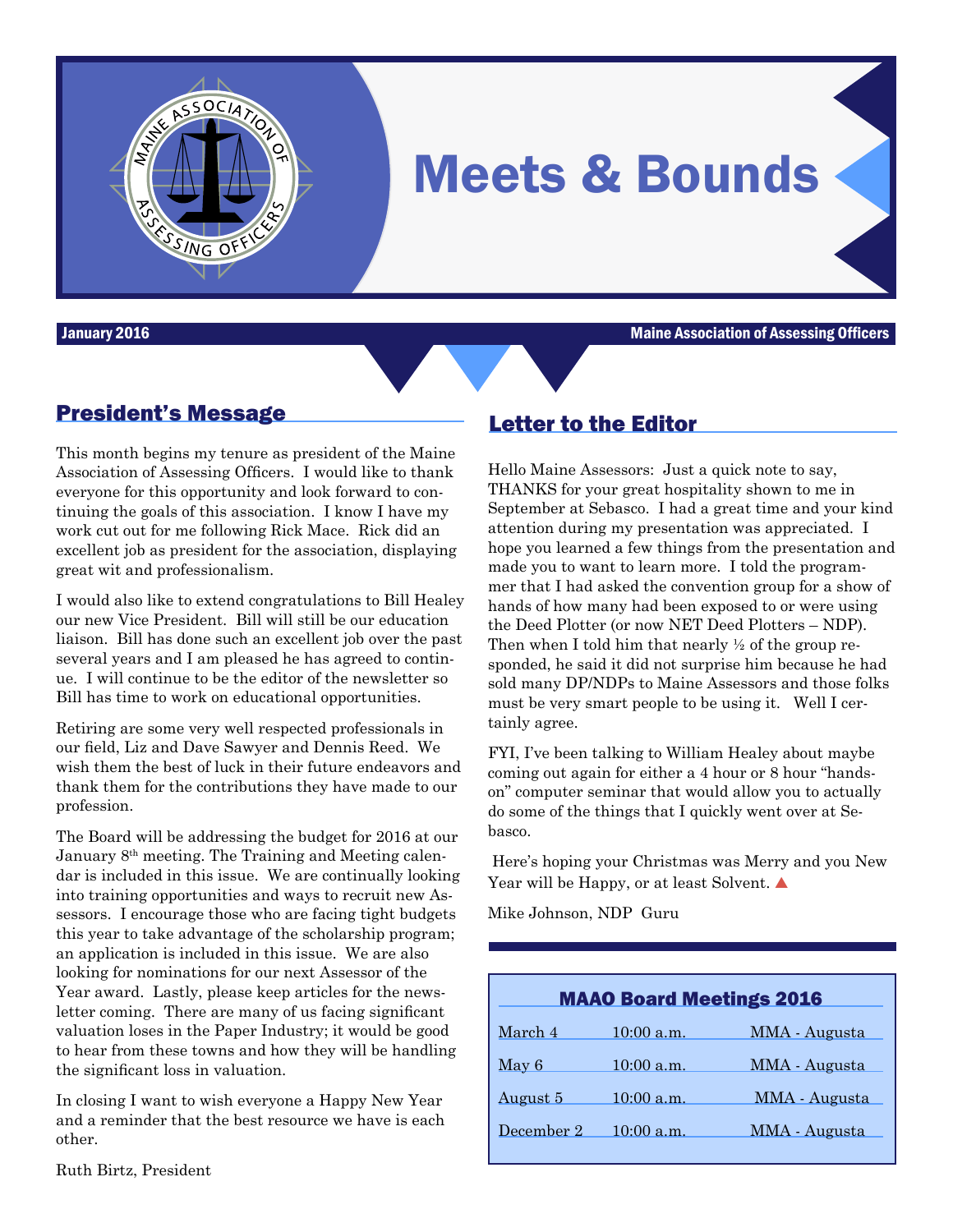#### MAAO BOARD

#### PRESIDENT

2

Ruth Birtz, Town of Lincoln Phone: 794-3372 Fax: 794-2606 E-mail: assessor@lincolnmaine.org

#### VICE PRESIDENT

William Healey, Jr., City of Lewiston Phone: 513-3122 Email: bhealey@lewistonmaine.gov

#### **SECRETARY**

Tammy Brown, Town of North Haven Phone: 867-4433 E-mail: [tammybrown4139@aol.com](mailto:tammybrown4139@aol.com)

#### TREASURER

Martine Painchaud, Town of Eliot Phone: 439-1813 E-mail: [mpainchaud@eliotme.org](mailto:mpainchaud@eliotme.org)

#### FIRST PAST PRESIDENT

Rick Mace, Town of York Phone: 363-1005 E-mail: rmace@yorkmaine.org

#### SECOND PAST PRESIDENT

Darryl McKenney, Town of Waldoboro Phone: 832-5369 E-mail: assessor@waldoboromaine.org

#### **DIRECTORS**

Dan Robinson Phone: 985-2102, ext 1333 E-mail: drobinson@kennebunkmaine.us

Roger Hoy Phone: 724-7475 E-mail: mhoy5@roadrunner.com

John Wentworth, Town of Harrison Phone: 583-2241 E-mail: jwentworth@harrisonmaine.org

Mike D'Arcangelo, Town of Gorham Phone: 222-1600 Email: mdarcangelo@gorham.me.us

Tammy L. Brown, Town of North Haven Phone: 867-4433 E-mail: tammybrown4139@aol.com

Lewis Cousins, City of Presque Isle Phone: 760-2714 E-mail: lcousins@presqueisleme.us

Jacquline Robbins, Town of Monroe Phone: 525-3515 E-mail: bonaire4@myfairpoint.net

Deborah Turner, Town of Harpswell Phone: 833-5771 E-mail: dturner@town.harpswell.me.us

#### MEMBER PROFILE: Lewis Cousins





The ever so cheerful Mike D'Arcangelo said "Lew, I need a member profile from you for the next newsletter". We then had the not much to say, still in training, and bottom of the barrel discussion and he still needed it done. My new understanding is that there are no exceptions with regard to Ruth's newsletters. It's apparently a do or die type situation once you are tagged, and has become a trend. Friends Beware!!!

So here's the good stuff. I've pretty much stayed where I started, with the exception of a 6 month stint shared between Grant Street in Portland, and Pine Point Beach in the winter, I've never left "the county" for more than 10 days at a time. This trend probably won't be changing anytime soon.

A gal named Kim and I got married after 6 years together in 1980 and we built our home, with the exception of foundation and electrical, on a corner of her grandfather's farm in Woodland in 1984. It's still standing, we still live there, and someday the last window will be trimmed. (As we say - *long term incomplete*). In 1985 our son Ryan came along and in 1988 our daughter Shelby joined in and then somebody sped up the clock, wow did they ever. Nowadays Ryan lives in Caribou with his girlfriend and their 7 year old son, and Shelby is still at home and working while attending college.

The working career has been a little diverse, a lot fun, occasionally challenging, and I've enjoyed almost every minute of it. Starting in the summers at 14 years old as an attendant and repair person at a local go-kart track for 3 years, it was this teenager's dream job. On to an equipment operator at a large farming operation for 1 year. Operating a piece of farm equipment with lots of power and the smell of diesel, it was perfect for me at 17. Then on to a four year stint as a clerk in a retail/hardware store. This one was good but also was motivational, as in figure out what you are going to do in life. In 1980 the opportunity came along to start as a laborer/trainee at the upholstery shop owned by the same family as the go-cart track and I went for it, 20 years went by in a flash. The work was the most satisfying I could have had during those years with the time spent on antique and muscle car interiors the highlight. Several interiors I created have won awards. After 20 years, the newness wore off and it became time to decide what I was really going to do in life. Code enforcement had always been intriguing so I looked into it and found that there was plenty opportunity available. My first appointment was in 2000 for 1 town at 8 hours per week, by the end of 2004 there were 14 Towns. That is also the year one of the managers stood near my desk and asked, "What am I going to do for an assessor", then gave me the look of "get moving on it". Enter the intense training help from Steve Lemay and Marilyn Currie, the Jim Jr review course, studying like never before, and in 2006 I beat that mean ole CMA exam. At one count recently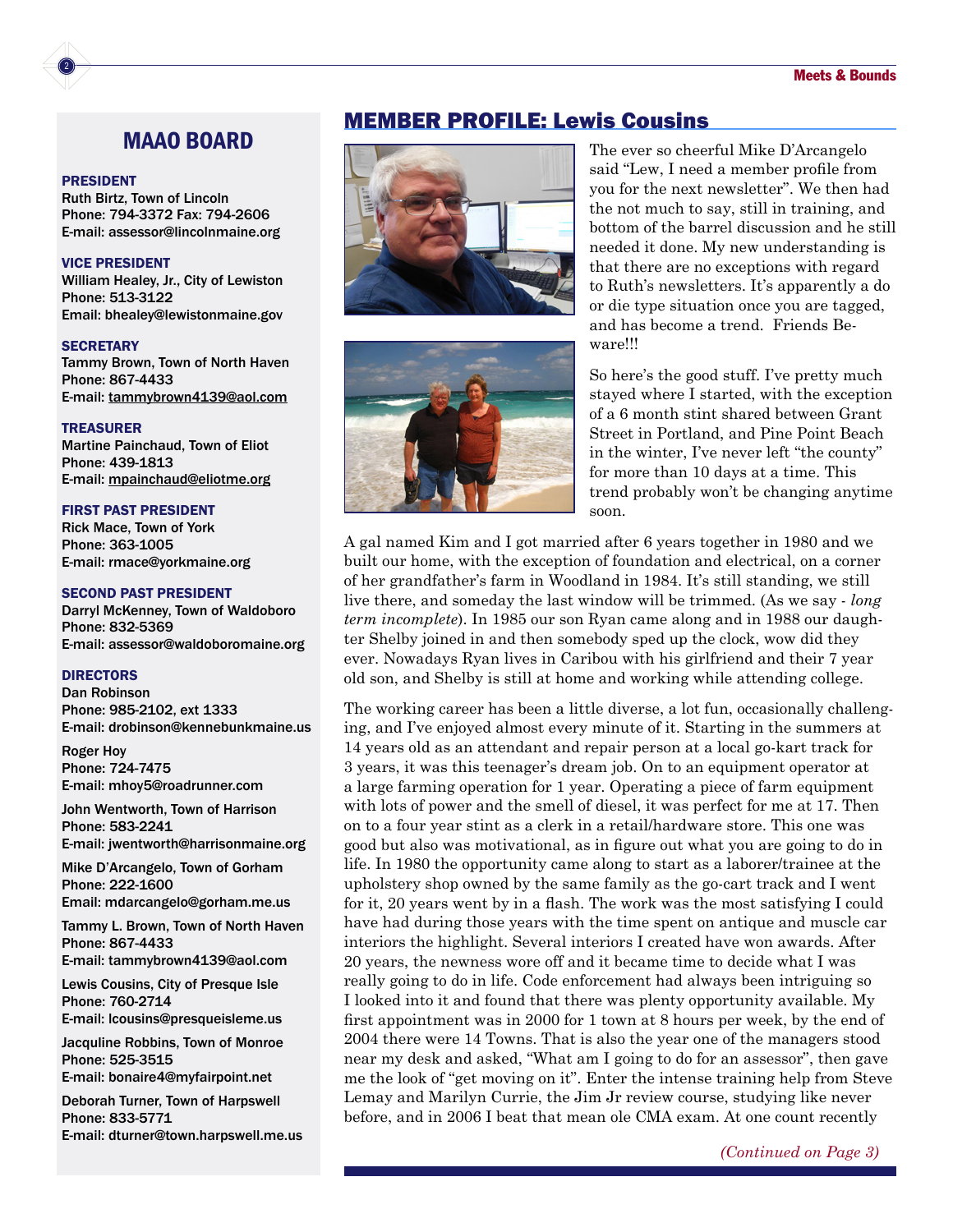### MAAO Secretaries Report

#### ▲ By Tammy L. Brown

All of us on the MAAO Board hope you had a fantastic holiday season. Mother Nature was a little tough on that large man in the red suite this year, as she withheld snow from a large part of our great State until after Christmas. He was able to deliver all things great and small in spite of that lack of snow. Oh, the magic of Christmas.

On behalf of the MAAO Board we want to thank Rick Mace for his two years of leadership as President. We look forward to his continued support in the role as First Past President. We welcome Ruth Birtz as President.

Thank you to all our members for your continued interest and support of MAAO, we are looking forward to another exciting year in assessing where we can share our experiences and continue to support each other in our profession.

The MAAO Board met on December 4, 2012, at MMA in Augusta. At that meeting we discussed the meeting calendar for 2016. You can find that calendar located within this issue of Meets & Bounds. During our discussion regarding education for the upcoming year Lewis Cousins reported that the date for the Northern Maine Spring Workshop will be May 13th in Caribou. Bill Healey reported that Bill Dale and Sally Daggett are once again willing to offer their services to again host a Board of Assessment Review Workshop, that workshop will be held at MMA in Augusta on May 24, 2016. We will once again attempt to hold an interactive video conference of this workshop for the Northern Maine Assessors. Watch for more information on both of these educational; offering in the months to come.

The Board reviewed the service agreement contract with Maine Municipal Association for 2016. The board once again voted to continue the contract with MMA. We would like to express our sincere thanks to MMA's Affiliate Department for all their endless dedication and help with any and all matters that arise. The services

we gain from this partnership are huge to us as Board Members and to our association.

The next scheduled board meeting is January 8th at 10:00 at MMA in Augusta. ▲

#### *Member Profile – Continued from Page 2*

there were appointments in 6 towns as the real estate and personal property assessor and 3 others as personal property assessor. 2 small town total re-vals are in the mix as well. In 2014 the City of Presque became available and I now occupy the same desk that Marilyn Currie did for 20 years. The next chapter is a work in progress, at least until I finally decide what I want to do in life!!!

Assessing has proven to be rewarding work from my perspective. It now fits my interests just like that diesel tractor did in 1976. The interaction with the industry professionals, the public, taming the raging bull types, visiting the properties, and especially determining value, all are tasks that I enjoy and look forward to. My experience with the few unhappy vocal folks is that their respect and appreciation most usually can be had by staying positive, respecting their position, and giving the time and education needed. I know I have done my job when I hear these magic words: "I have no problem paying my fair share".

Outside of work, all the other time is spent on projects I create for myself, working on the house, time at the camp on Cross Lake, on the Harley, skiing cross country, bicycling, and those 10 day trips in March. Grand Bahama, Cancun, Punta Cana, all checked off. This trend shall continue!!!

Written by Lewis Cousins

# **Meets & Bounds publication months:**

**January, April, July & November**

**Please contact Ruth Birtz or a Director if you have any news for the newsletter.**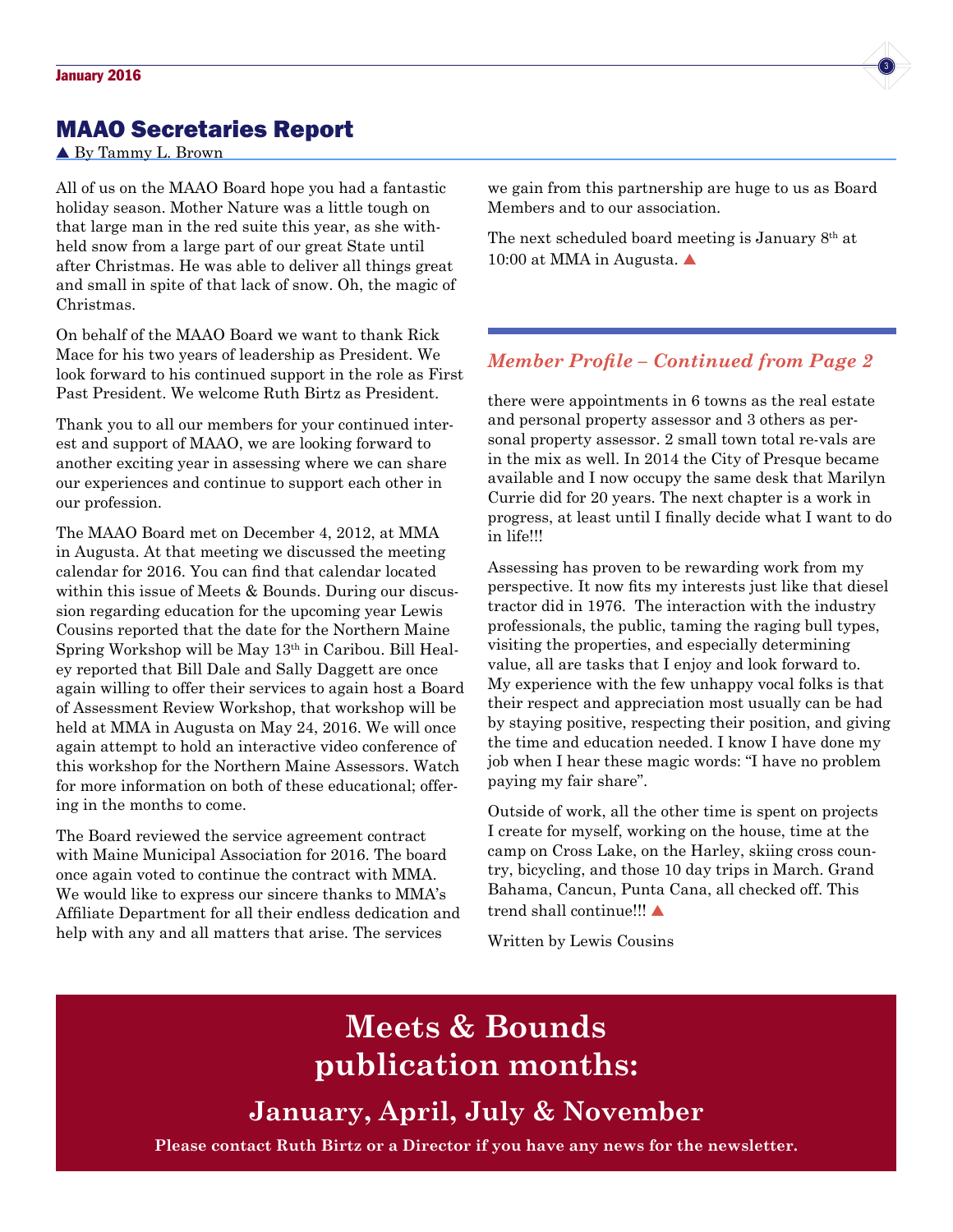

## MAAO Meeting/Training Calendar 2016

| <b>Date</b>   | <b>Day</b>                     | <b>Time</b>  | <b>Event</b>                                                                                                                     | <b>Location</b>                                                                 |
|---------------|--------------------------------|--------------|----------------------------------------------------------------------------------------------------------------------------------|---------------------------------------------------------------------------------|
| January 8     | Friday                         | $10:00$ a.m. | <b>Board Meeting</b>                                                                                                             | MMA - Augusta                                                                   |
| March 4       | Friday                         | $10:00$ a.m. | <b>Board Meeting</b>                                                                                                             | MMA - Augusta                                                                   |
| <b>May 13</b> | Friday                         |              | Northern Maine Spring Workshop                                                                                                   | <b>Northern Maine</b><br>Development<br>Commission<br>Caribou                   |
| May 6         | Friday                         | $10:00$ a.m. | <b>Board Meeting</b>                                                                                                             | MMA - Augusta                                                                   |
| May 24        | Tuesday                        | 4:00 p.m.    | Board of Assessment Review -<br>(this class shown by LIVE, interactive video<br>conference in conjunction with Augusta training) | MMA - Augusta<br><b>Northern Maine</b><br>Development<br>Commission-<br>Caribou |
| August 5      | Friday                         | $10:00$ a.m. | <b>Board Meeting</b>                                                                                                             | MMA - Augusta                                                                   |
| September 7-9 | Wednesday, Thursday,<br>Friday |              | <b>Fall Conference</b><br><b>Annual Meeting</b>                                                                                  | Sebasco Harbor<br>Resort                                                        |
| October 5 & 6 | Wednesday &<br>Thursday        |              | <b>MMA Annual Convention</b>                                                                                                     | <b>Bangor</b><br><b>Cross Insurance</b><br>Center                               |
| December 2    | Friday                         | 10:00 a.m.   | <b>Board Meeting</b>                                                                                                             | MMA - Augusta                                                                   |



Eastern Appraisal & Consulting, Inc. Valuation, Appraisal Review & Advisory Services H. Randolph Glennon, MAI, AI-GRS, CRE, MBA President Web site: www.easternac.com · E-mail: rglennon@easternac.com



Joshua Morin, C.M.A., Elizabeth Morin, C.M.A. David Haverfield, C.M.A., Shannon Gray, Assoc., Logan Gray, Assoc., Allison Morin, Assoc.

Ph: (207) 876-3300 / Fax: (207) 876-3330 hamlinassociatesinc@gmail.com

## **Membership Questions?**

Please contact Affiliate Services at: 1-800-452-8786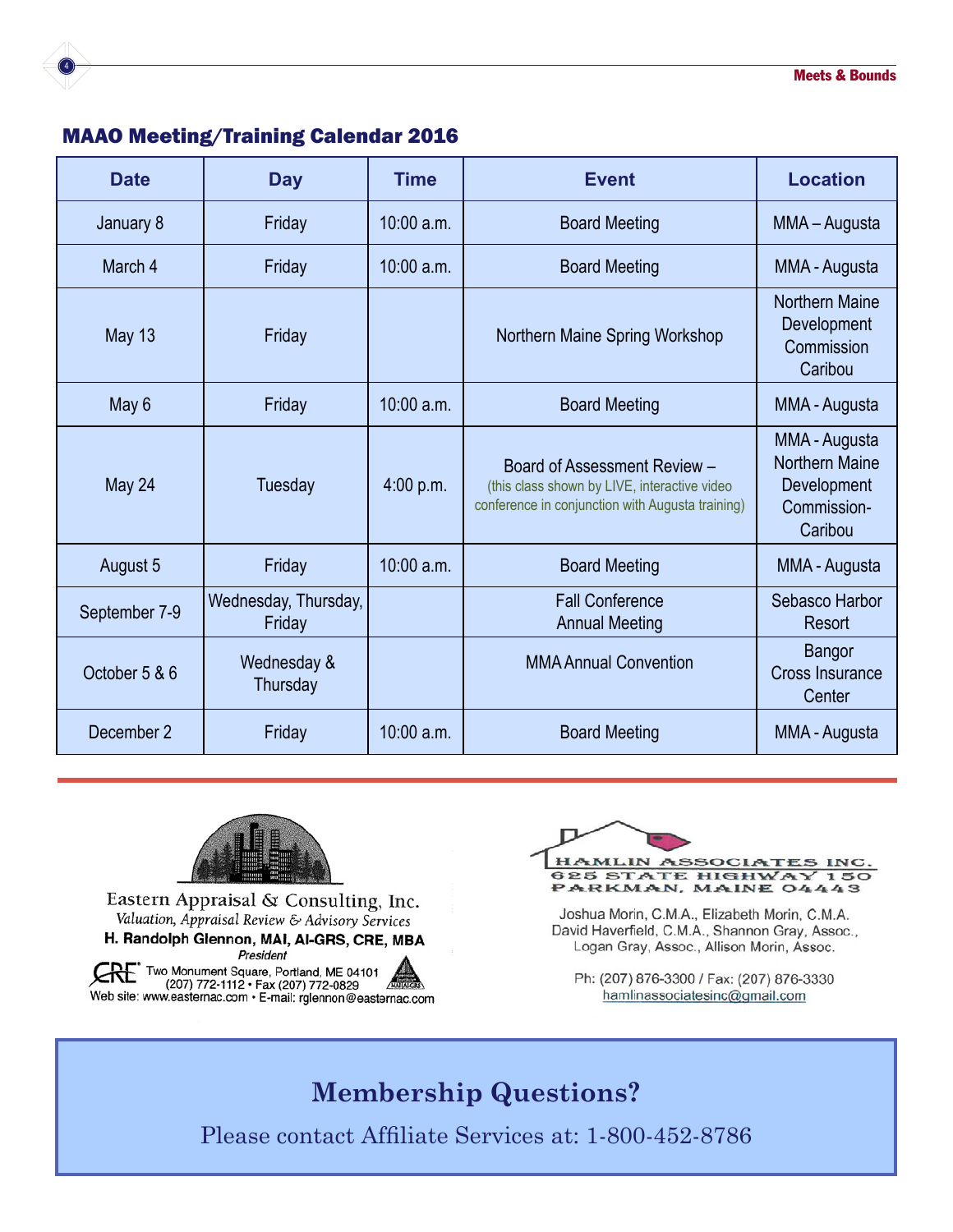#### **January 2016 Second Line Second Line Second Line Second Line Second Line Second Line Second Line Second Line S**





## **MAINE ASSOCIATION OF ASSESSING OFFICERS**

## **ASSESSOR OF THE YEAR AWARD**

## **The Award**

The Assessor of the Year Award is sponsored annually by the Maine Association of Assessing Officers Association (MAAO) to recognize professional and dedicated service by an Assessor to his/her profession and community.

### **Nominating Process/Presentation of Award:**

- 1) The selection committee shall be appointed by the MAAO Board of Directors. It may consist of the following:
- The Chair of the Awards and Scholarship Committee, the Awards and Scholarship Committee members and the MAAO Executive Board members.
- Immediate past recipient of the Assessor of the Year award.

2) The Committee shall solicit nominations from MMA members and affiliates. **Deadline for nominations to be submitted will be July 10, 2016.** Nominations will be submitted on the official MAAO Assessor of the Year Nomination Form.

3) The Committee shall not disclose the name of the recipient before the Awards Ceremony.

4) The Award will be given during the MAAO Fall Conference Annual meeting in September.

## **Criteria:**

Nominees for this award shall meet the following criteria:

- 1) Nominee must hold the title of Assessor for his/her municipality, and be a current CMA.
- 2) Nominee provides service and contribution beyond just that of the municipality in which he/she serves by active participation in various Assessing organizations.
- 3) Quality and consistency of work product
- 4) Nominee is recognized as an Assessor who displays characteristics of integrity and leadership.
- 5) Nominee shall have at least three years experience as an Assessor.
- 6) Nominee is not eligible if they have been a previous recipient of the Assessor of the Year Award.

## **Additional Information**

For additional information, please contact Joan Kiszely at MMA at 1-800-452-8786 or in the Augusta area at 623-8428.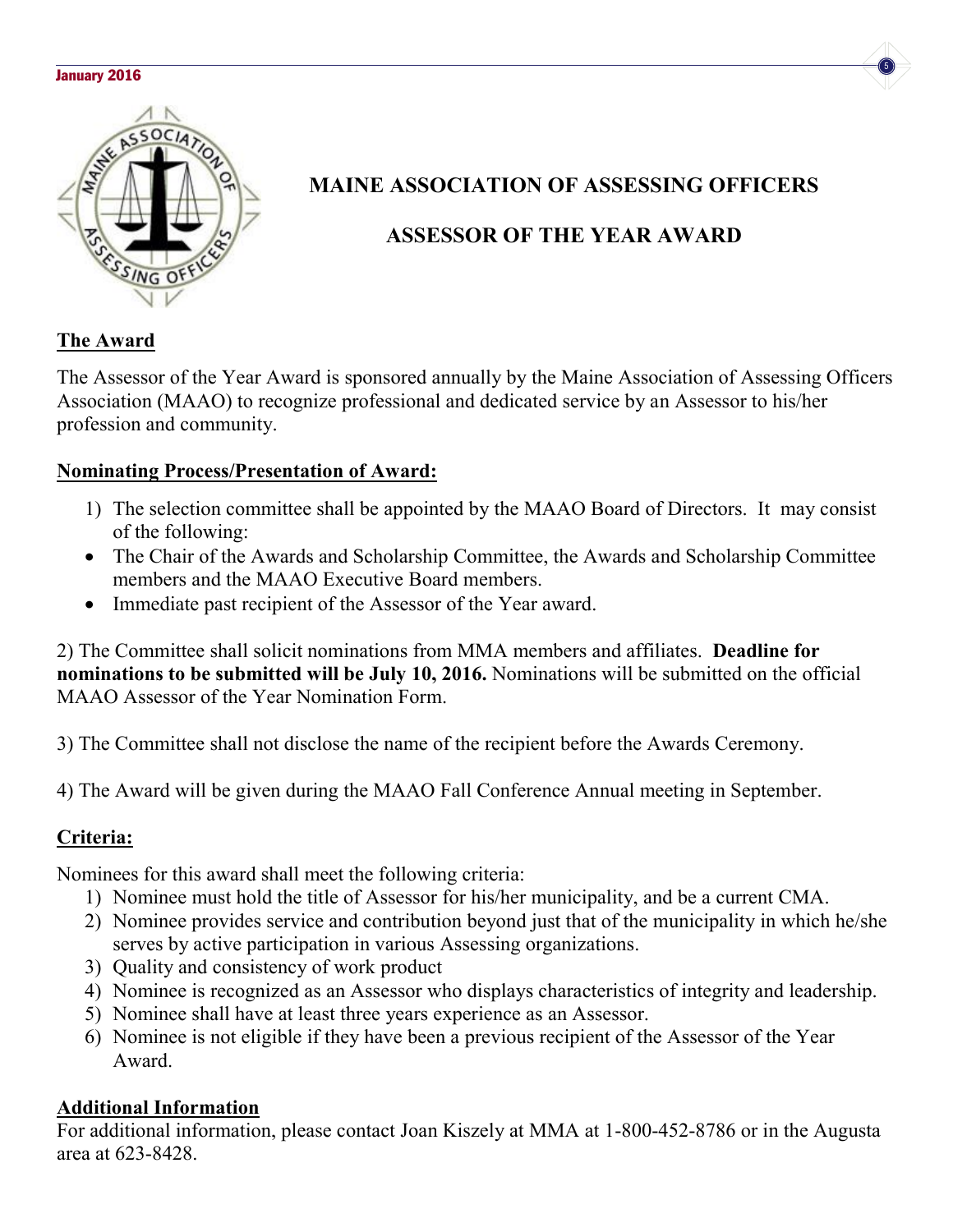## **MAINE ASSOCIATION OF ASSESSING OFFICERS 2016 ASSESSOR OF THE YEAR AWARD NOMINATION**

| Nominee's Name:                                                                          |  |
|------------------------------------------------------------------------------------------|--|
|                                                                                          |  |
|                                                                                          |  |
| Nominee's Position:                                                                      |  |
| Date of Original Certification as an Assessor: __________________________________        |  |
| an Assessor for at least 3 years)                                                        |  |
| Please answer questions below and attach additional sheets if necessary.                 |  |
| 1. Please provide examples of the Nominee's leadership, service, and contribution to the |  |

- 1. Please provide examples of the Nominee's leadership, service, and contribution to the Assessor's profession. List any participation in or awards given that were associated with any State, New England, or International organizations.
- 2. Please provide examples of the Nominee's dedication toward the community they serve and describe their efforts to promote the cause of good local government.
- 3. Please give a brief synopsis on the quality and consistency of work product.

Please attach all supporting documentation (newspaper articles, letters, letters of recommendation, resume, etc.) with this nomination form and submit to:

#### **MAAO - Assessor of the Year Award**

C/O Maine Municipal Association 60 Community Drive Augusta, ME 04330. Deadline is July 10, 2015.

Nomination submitted by: \_\_\_\_\_\_\_\_\_\_\_\_\_\_\_\_\_\_\_\_\_\_\_\_\_\_\_\_\_\_\_\_\_\_\_\_\_ \_\_

Title:\_\_\_\_\_\_\_\_\_\_\_\_\_\_\_\_\_\_\_\_\_\_\_\_\_\_\_\_\_\_\_\_\_\_\_\_\_\_\_\_\_\_\_\_\_\_\_\_\_\_\_\_\_\_\_\_\_\_\_\_\_\_\_\_\_\_\_

6

Mailing Address: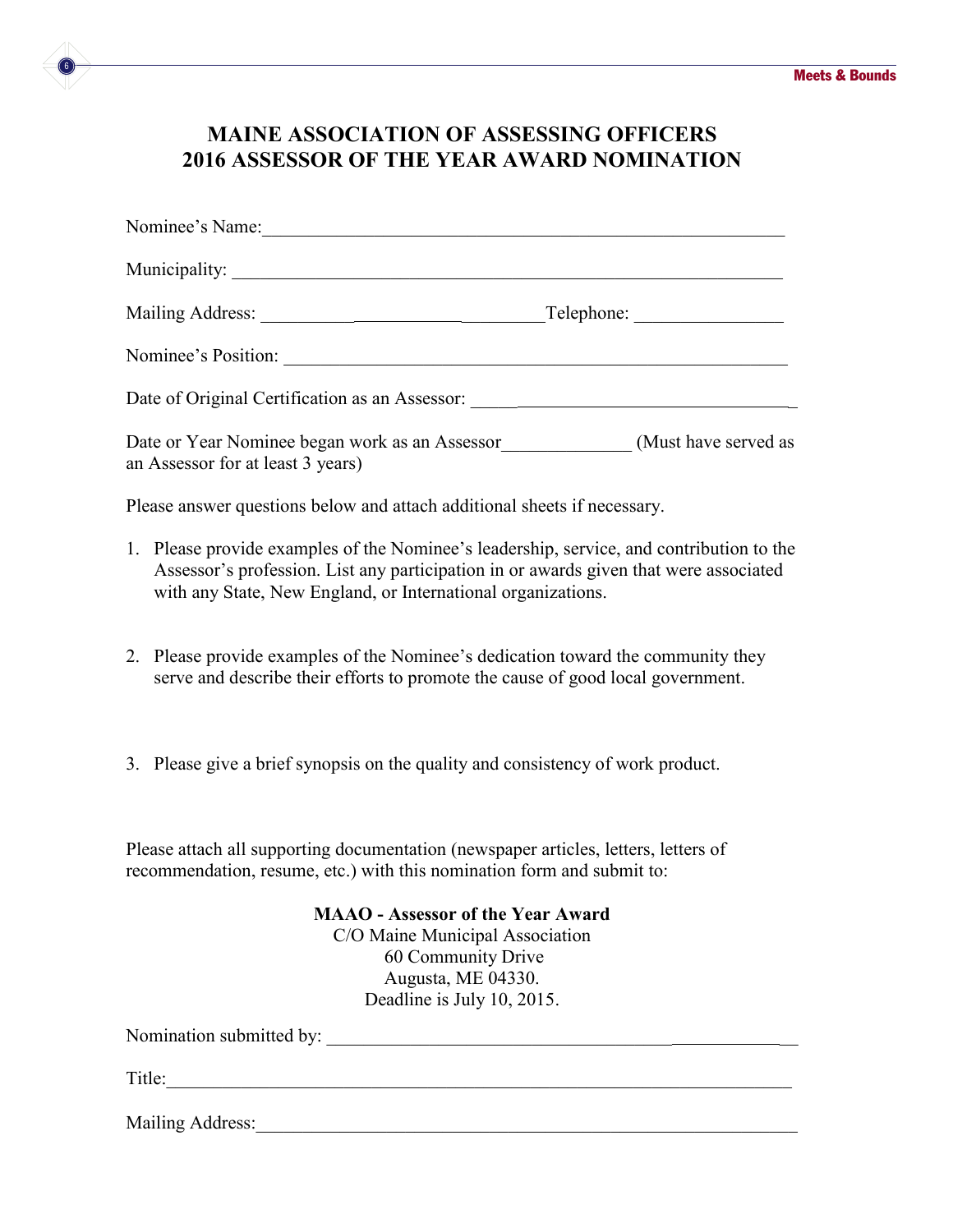#### Blast From the Past

▲ By Darryl McKenney, Waldoboro

Here we go, another installment of assessment practices as if we were all still living in July 1938, per the Assessors Manuel by Roy Owsley, the Executive Secretary of the Maine Municipal Association at City Hall, Hallowell, Maine.

This month covers the some of the Statutory Penalties and some of the exemptions that applied in 1938.

#### **Statutory Penalties**

- Refusal or neglect to assess State of County Tax
- Refusal to testify when summons by Bureau of Taxation
- Refusal to take the Oath of Office, forfeits to the Town \$15.00
- Neglect or failure to enroll persons for military duty
- Knowingly or willfully enters on the Poll Tax List persons not residents or occupants of any building \$300.00 or "Imprisonment for not more than 11 months"
- Assessors of taxes are liable for personal faithfulness or integrity as provided by statute.
- Assessors also assess fines imposed against a Town for neglect to open ways or keep them in repair.
- Now that the simple tasks are done Assessors can focus on assessing property!

**Real Property** includes all lands, water power, shore privileges, Forest, mineral deposits, buildings, all land passes from the State since 1850, all interests in timber on public lands derived by permit from Massachusetts, interest and improvements in lands interest by contract and also transmission lines. A log boom across a river is taxable as real estate. Fixtures in a building attached by screws, nails ect. are real estate if owned by the owner of the building.

**Personal Property** includes all goods, chattels, money, vessels, obligations for money, money at interest, debits due, public stocks ad securities, shares in corporations and all annuities. Personality includes all property not classified as real estate and is classified as Intangibles and Tangibles. Intangibles include stocks, bonds, notes, mortgages, cash, bank deposits, accounts, credit accrued interest, dividends receivables, royalties, patent rights ect. Tangible includes automobiles, livestock, furniture, jewelry, machinery, grain ect.

Household furniture not exceeding \$500 to any one family is exempt from taxation. Wearing apparel, farming utensils, mechanics tools, and musical instruments not exceeding \$50 to any one family is exempt from taxation. Modern machinery such as Frigidaire's, cooling units, washing machines ect cannot be considered exempt. Radios are not exempt either as household furniture or as musical instruments and therefore are taxable.

Exempt on the farm include:

- All mules and horses less than 6 months old
- All colts of draught type less than 3 years old
- Neat cattle (neat cattle means of the ox kind) 18 months old or under
- Sheep to the number 35
- Swine to the number of 10
- Domestic fowl to the number of 50
- Hay, grain, potatoes, orchard products and wool
- The estates of Indians are exempt
- Those by reason of age, infirmity, or poverty in the judgement of the assessors are unable to contribute towards public charges are exempt.
- Reforestation land, the trees being not less than 640 trees on each acre is exempt for 20 years, provided the trees are kept alive and in thriving condition.
- Mines of gold, silver, or of the baser metals are exempt for 10 years from the time of such opening.
- Radium used in the practice of medicine is exempt.
- Hides, leathers and the products thereof sent to the state to be tanned are exempt.

Under the Costigan Amendment to the Federal Revenue Act of 1934 assessors may secure access to persons Federal Income Tax Returns. If taxpayers after being properly notified fail or refuse to file the lists or any proper inquiries, the assessor are entirely justified in placing a "doomage" assessment thereon.

Stay tunes for more to come in the upcoming issues.  $\blacktriangle$ 



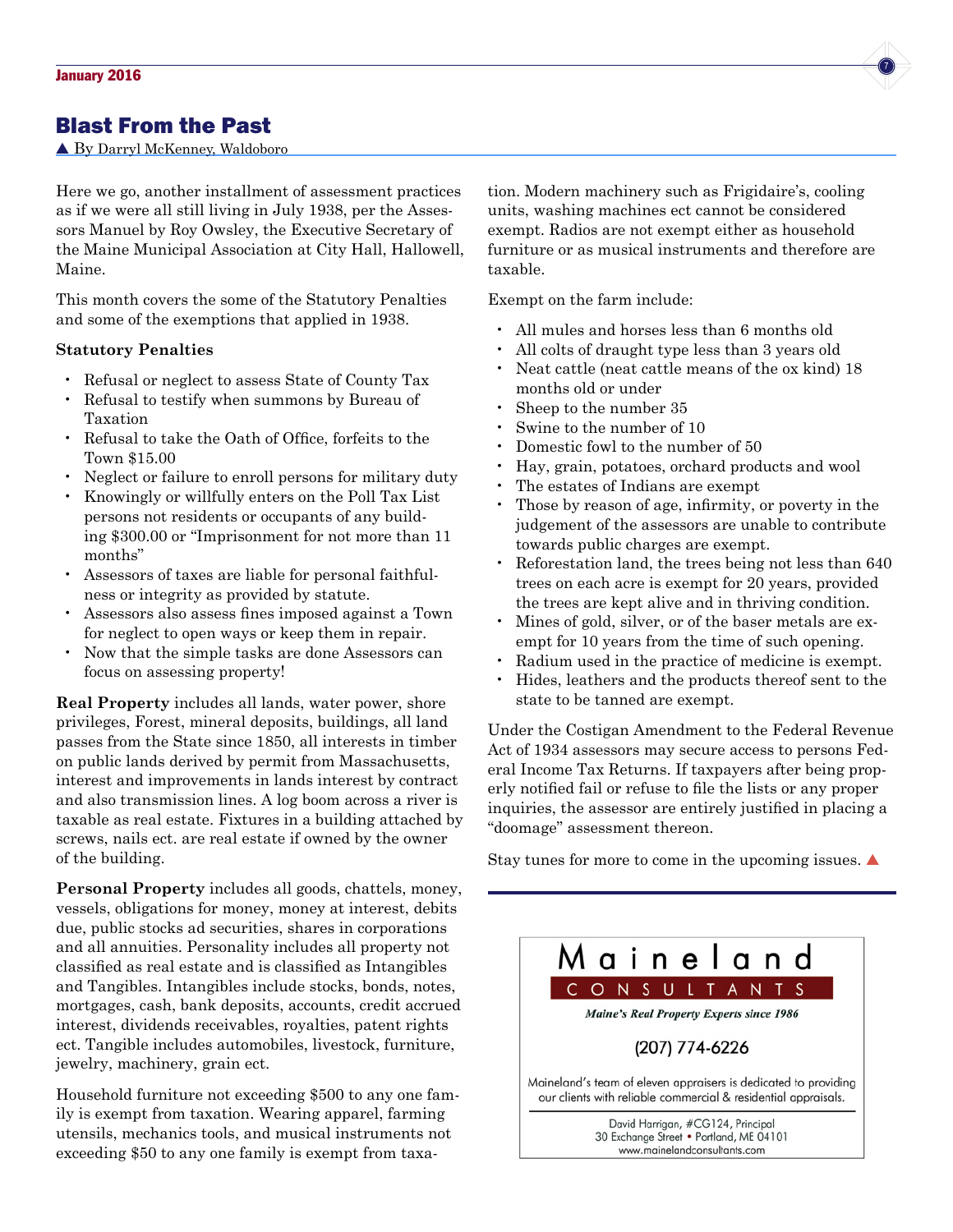

## **MAAO Scholarship Eligibility Requirements**

#### **Applicants must:**

8

- 1. Be a current member of MAAO and in good standing.
- 2. Demonstrate a need for academic and financial assistance.
- 3. Submit the required application form to be received by the Scholarship Education Committee Chair 60 days prior to the event you plan on using the scholarship for. Applications will not be accepted if not received by the deadline.

#### **Scholarship Conditions:**

- 1. Scholarship recipients are ineligible to apply for another award for three (3) years. Unless no other applications have been received and/or monies are available. This decision will be left to the discretion of the Board.
- 2. Must apply timely and on appropriate form to be considered for the present year.
- 3. Use the scholarship by 12/31 of each year.
- 4. Shall write a summary stating length of time in assessing field and the financial assistance for the scholarship.
- 5. Qualifying educational course work is defined as granting a minimum of 16 hours assessment by which a letter or certificate of completion can demonstrate examination success and the assignment of full credit. Continuing Education Units for licensure renewal other than Certified Maine Assessor and Certified Assessing Technician do not meet the scholarship conditions.
- 6. Successful applicants who subsequently decline the scholarship must reapply for future consideration.
- 7. Applicants must certify that no other tuition or course materials reimbursements has been awarded, nor will be sought, from any other source (e.g., county, state, local jurisdiction, or other educational or professional body), unless the scholarship does not fully cover the entire amount of the course and will receive the balance.
- 8. An application must be submitted with an original signature.
- 9. The name of the school or sponsoring organization must be submitted with the scholarship application.
- 10. Applicants are limited to one application per calendar year.
- 11. Only one (1) scholarship to be given to a Municipality every three (3) years. Unless no other applications have been received and/or monies are available. This decision will be left to the discretion of the Board.
- 12. The MAAO Board reserves the right to reject or accept courses that are acceptable for the scholarship.

Reimbursement will cover only up to the amount of the registration fee(s).

IAAO courses, State related courses, and other related subjects pertaining to the assessment field in general including State, MAAO, NRAAO and IAAO conferences are accepted courses.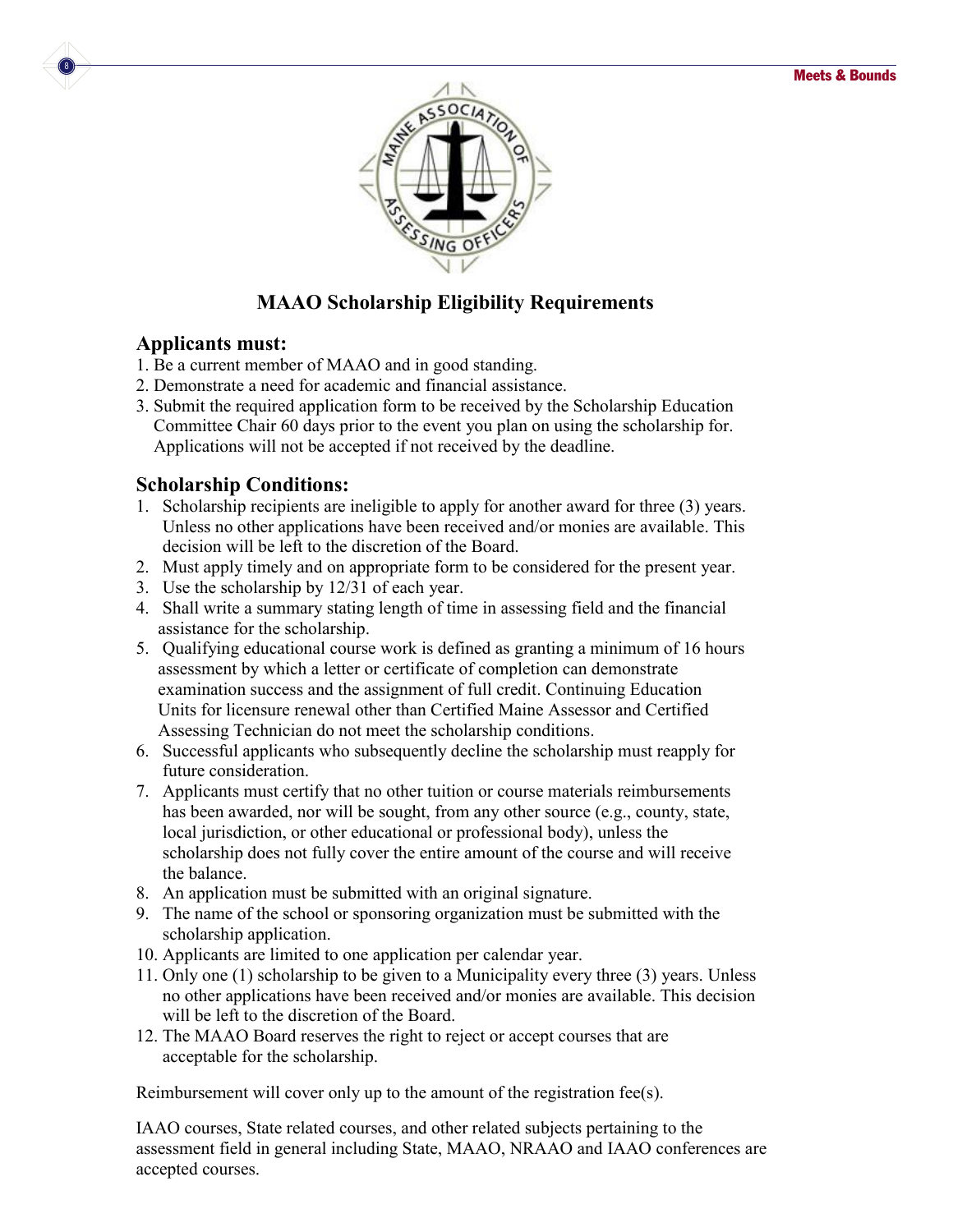



**Application for Scholarship**

The decision of awarding the amount and the number of scholarships is made by the MAAO Board of Directors.

**Please print clearly**. **Application must be submitted 60 days prior to the event you plan on attending.**

|           | City, State and Zip Code:                                                                                                                                                                                                      |
|-----------|--------------------------------------------------------------------------------------------------------------------------------------------------------------------------------------------------------------------------------|
|           | E-Mail: 2008. 2008. 2010. 2010. 2010. 2010. 2010. 2010. 2010. 2010. 2010. 2010. 2010. 2010. 2010. 2010. 2010. 2010. 2010. 2010. 2010. 2010. 2010. 2010. 2010. 2010. 2010. 2010. 2010. 2010. 2010. 2010. 2010. 2010. 2010. 2010 |
|           |                                                                                                                                                                                                                                |
|           | Location & Course Date: 1988. Course Date:                                                                                                                                                                                     |
| accurate. | I certify that the information furnished by me in this application is complete and                                                                                                                                             |
|           |                                                                                                                                                                                                                                |
|           |                                                                                                                                                                                                                                |

On a separate sheet of paper, please state in your own words the reasons you believe you qualify to receive a scholarship:

Please return completed application to: Maine Association of Assessing Officers C/O Maine Municipal Association 60 Community Drive Augusta, ME 04330

If you have any questions regarding the application process contact Joan Kiszely at 1-800-452-8786.

**Note:** Selections will be made based on the application information received, funds available and eligibility. The Chair of the Scholarship Committee will notify all recipients and announce their names in the MAAO newsletter.